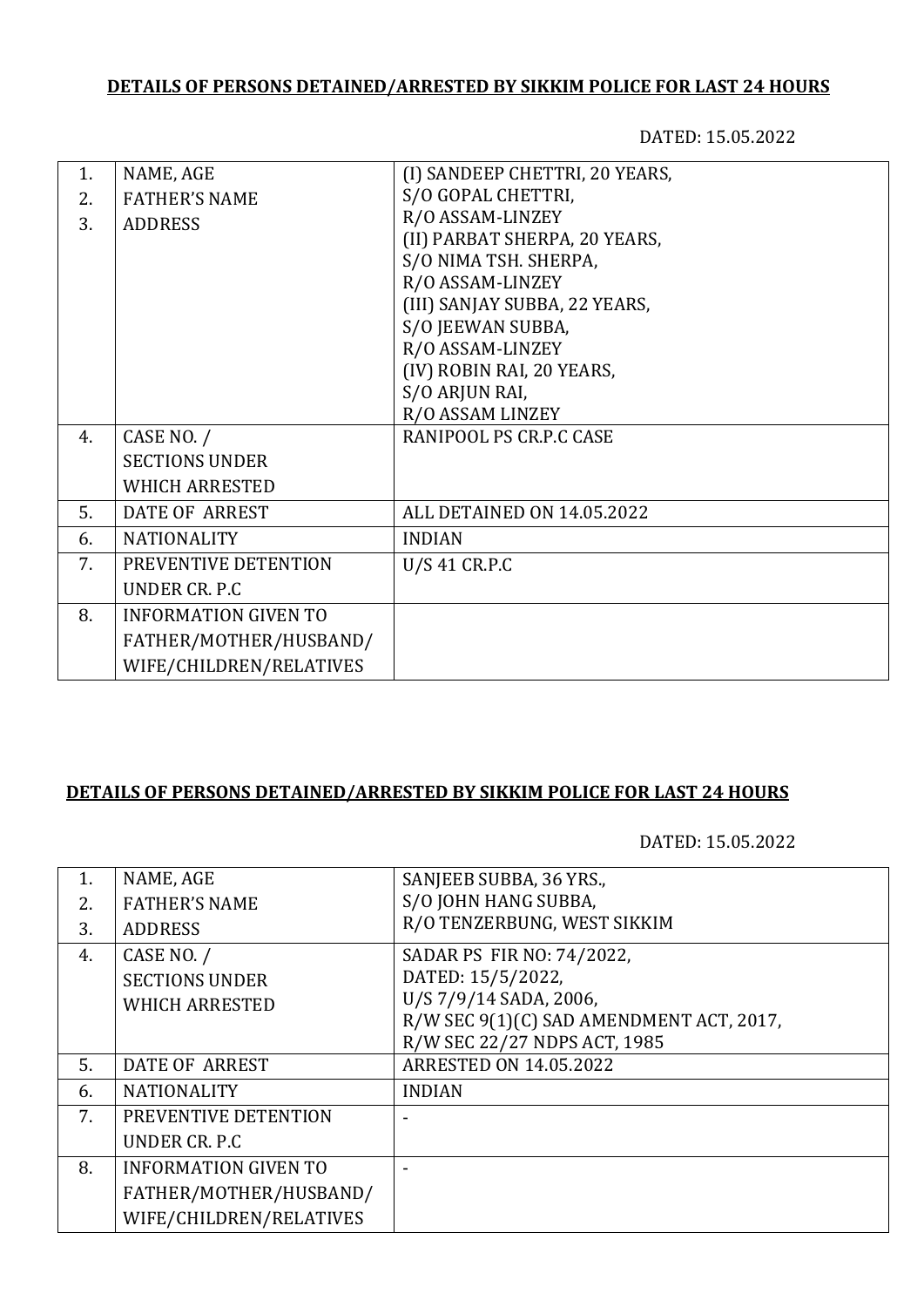# **DETAILS OF PERSONS DETAINED/ARRESTED BY SIKKIM POLICE FOR LAST 24 HOURS**

DATED: 15.05.2022

| 1. | NAME, AGE                      | (I) VIVEK RAI, 25 YEARS,             |
|----|--------------------------------|--------------------------------------|
| 2. | <b>FATHER'S NAME</b>           | S/O DHAN KUMAR RAI,                  |
| 3. | <b>ADDRESS</b>                 | R/O MANGTHANG                        |
|    |                                | (II) LAKPA KUNZANG SHERPA, 24 YEARS, |
|    |                                | S/O LAKPA CHOPEL SHERPA,             |
|    |                                | R/O JAWBARI, NAMCHI                  |
|    |                                | (III) PRANAY RAI, 24 YEARS,          |
|    |                                | S/O BIKRAM RAI,                      |
|    |                                | R/O MANGTHANG                        |
|    |                                | (IV) KARAN CHETTRI, 20 YEARS,        |
|    |                                | S/O SARAN CHETTRI,                   |
|    |                                | R/O MONSONG, W.B                     |
|    |                                |                                      |
| 4. | <b>CASE NO./SECTIONS UNDER</b> | SINGTAM PS CR.P.C CASE               |
|    | <b>WHICH ARRESTED</b>          |                                      |
| 5. | <b>DATE OF ARREST</b>          | ALL DETAINED ON 14.05.2022           |
| 6. | <b>NATIONALITY</b>             | <b>INDIAN</b>                        |
| 7. | PREVENTIVE DETENTION           | U/S 151 CR.P.C                       |
|    | UNDER CR. P.C.                 |                                      |
| 8. | <b>INFORMATION GIVEN TO</b>    |                                      |
|    | FATHER/MOTHER/HUSBAND/         |                                      |
|    | WIFE/CHILDREN/RELATIVES        |                                      |
|    |                                |                                      |

# **DETAILS OF PERSONS DETAINED/ARRESTED BY SIKKIM POLICE FOR LAST 24 HOURS**

DATED: 15.05.2022

| NAME, AGE                   | BINOD BISWAKARMA, AGE: 40 YRS,       |
|-----------------------------|--------------------------------------|
| <b>FATHER'S NAME</b>        | S/O DAMBER BISWAKARMA,               |
| <b>ADDRESS</b>              | R/O SUNGDUNG, CHUJACHEN, EAST SIKKIM |
| CASE NO. /                  | RONGLI PS FIR. NO.: 08/2022,         |
| <b>SECTIONS UNDER</b>       | DTD: 14/05/2022,                     |
| <b>WHICH ARRESTED</b>       | U/S 279/336/337 OF IPC               |
| DATE OF ARREST              | <b>ARRESTED ON 14.05.2022</b>        |
| <b>NATIONALITY</b>          | <b>INDIAN</b>                        |
| PREVENTIVE DETENTION        |                                      |
| UNDER CR. P.C.              |                                      |
| <b>INFORMATION GIVEN TO</b> |                                      |
| FATHER/MOTHER/HUSBAND/      |                                      |
| WIFE/CHILDREN/RELATIVES     |                                      |
|                             |                                      |